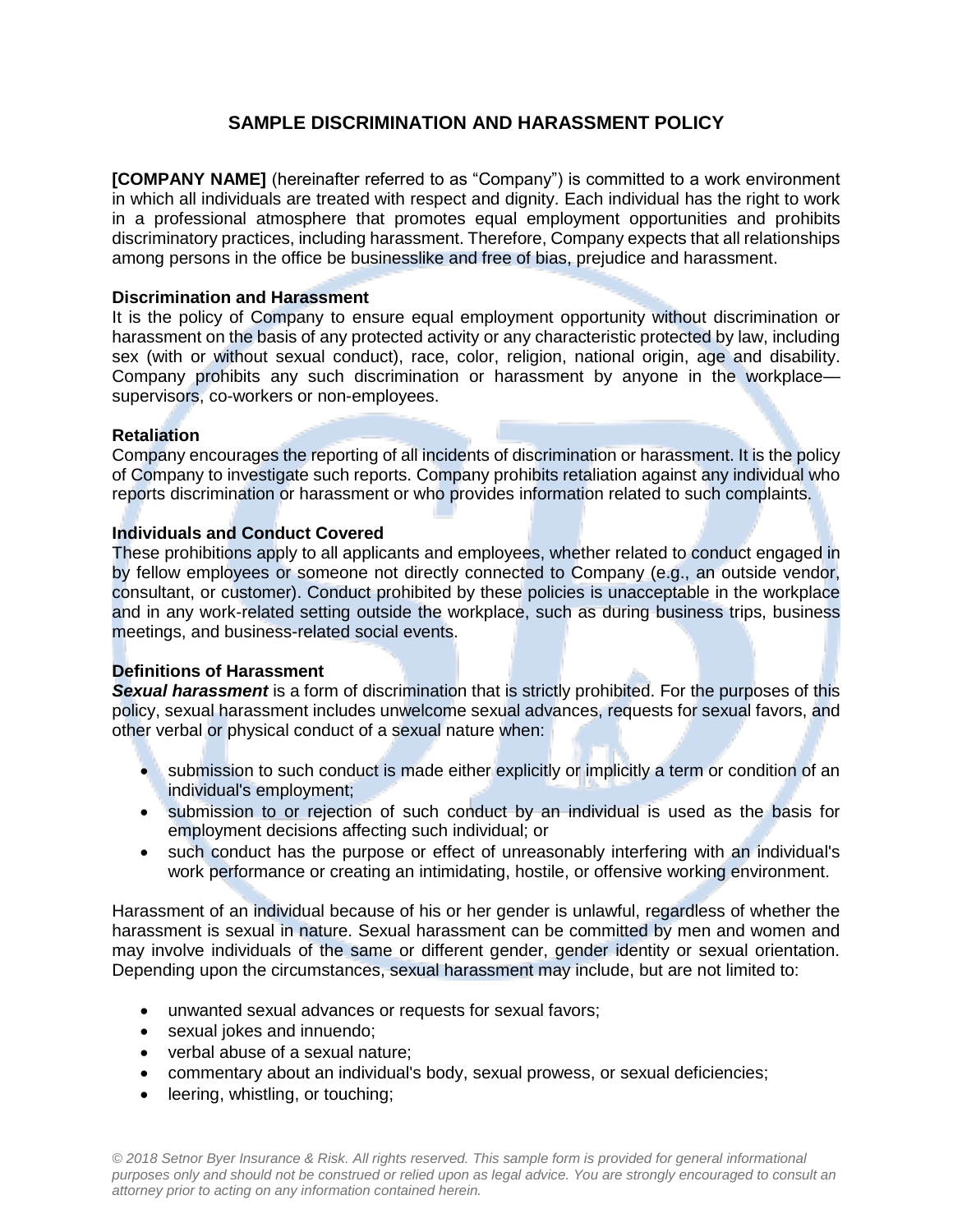- insulting or obscene comments or gestures;
- displaying in the workplace sexually suggestive objects or pictures; and
- other physical, verbal, or visual conduct of a sexual nature.

**Harassment on the basis of any other protected characteristic** is also strictly prohibited. Harassment includes verbal or physical conduct that denigrates or shows hostility or aversion toward an individual on the basis of any protected activity or characteristic protected by law, and that:

- has the purpose or effect of creating an intimidating, hostile, or offensive work environment;
- has the purpose or effect of unreasonably interfering with an individual's work performance; or
- otherwise adversely affects an individual's employment opportunities.

Harassing conduct includes, but is not limited to: epithets, slurs, or negative stereotyping; threatening, intimidating, or hostile acts; denigrating jokes; and written or graphic material that denigrates or shows hostility or aversion toward an individual or group and that is placed on walls or elsewhere on the employer's premises or circulated in the workplace.

#### **Complaint Procedure**

Company encourages the prompt reporting of complaints or concerns so that rapid and constructive action can be taken before relationships become irreparably strained. Individuals who believe they have been the victim of or witness to conduct prohibited by this policy have an affirmative obligation to discuss their concerns, either verbally or in writing, with:

- their immediate supervisor, or
- any other supervisor or Human Resources representative with whom the individual feels comfortable submitting a complaint. Employees are not expected to report harassment to the person they believe is harassing them.

Company encourages individuals who believe they are being subjected to such conduct to advise the offender immediately that his or her behavior is unwelcome and to request that it be discontinued. While no fixed reporting period has been established by Company, early reporting and intervention have proven to be the most effective methods of resolving actual or perceived incidents of harassment.

#### **Supervisor Responsibility**

Supervisors are responsible for ensuring that all employees and new hires receive a copy of Company's Discrimination and Harassment Policy and sign the acknowledgement that they have received and read the policy. Supervisors are also responsible for immediately reporting any complaints, observations, or concerns of unlawful harassment to **[SPECIFY]**.

#### **Confidentiality**

The confidentiality of any and all allegations of discrimination or harassment will be protected to the fullest extent possible. Company cannot guarantee complete confidentiality since it cannot conduct an effective investigation without revealing certain information to the alleged harasser and potential witnesses. However, Company will make an effort to share such information with only those individuals who need to know. Anyone involved in a complaint will be instructed not to discuss the subject outside the investigation. Employees who violate confidentiality are subject to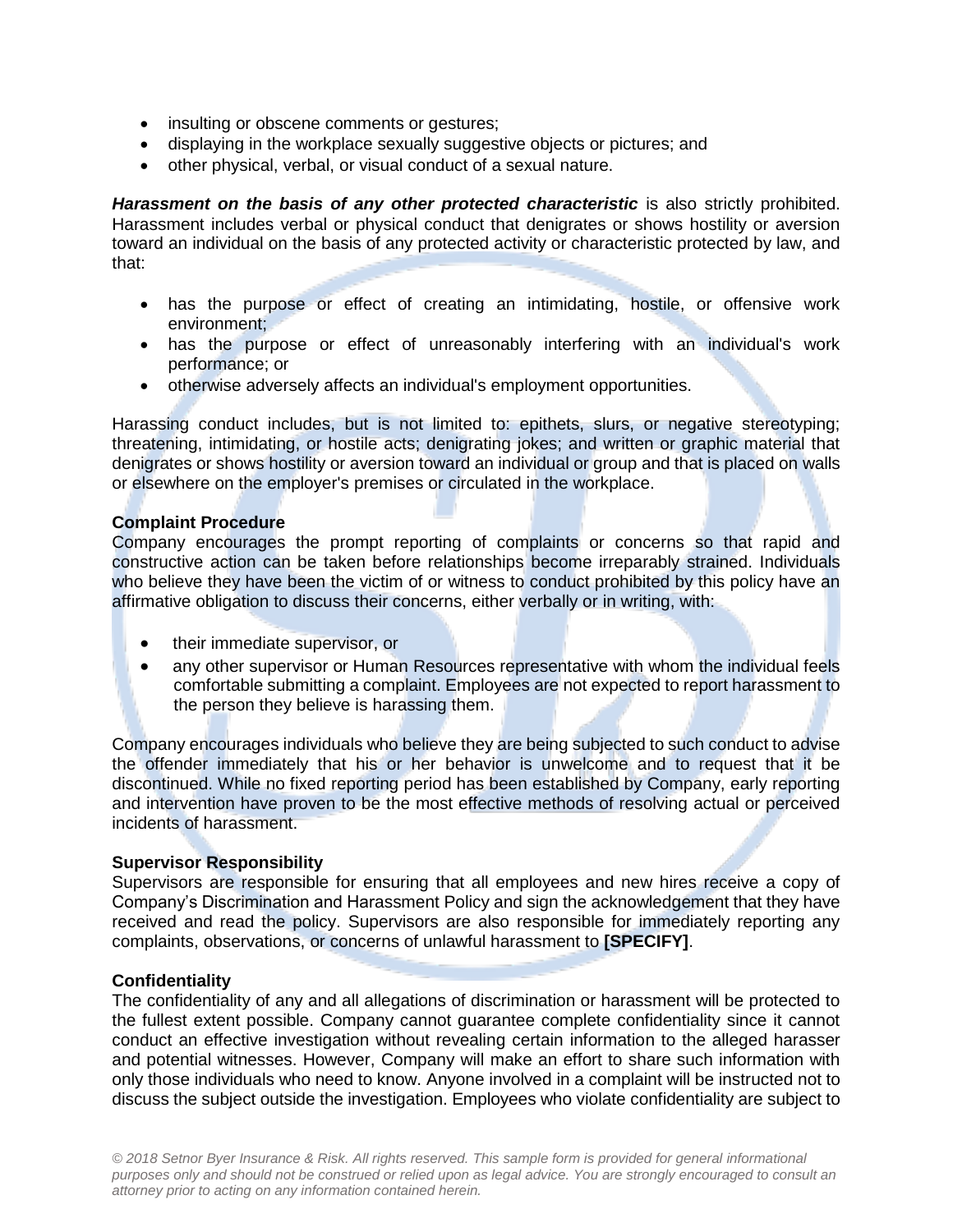immediate discipline.

#### **Investigation of Complaints**

Any reported allegations of harassment, discrimination or retaliation will be investigated promptly, thoroughly, and impartially. The investigation may include individual interviews with the parties involved and, when necessary, with individuals who may have observed the alleged conduct or who may have other relevant knowledge.

#### **Appropriate Corrective Action**

Violations of Company's Discrimination and Harassment Policy will be dealt with appropriately. Responsive disciplinary action may include, but is not limited to: oral or written warning or reprimand; transfer or reassignment; demotion; suspension; discharge; training or counseling of harasser; and monitoring of harasser to ensure the harassment stops. The type of action taken will be based on what Company considers appropriate under the circumstances.

If, after an investigation is conducted, it is determined that harassment occurred, and it is determined that an employee failed to fulfill his/her obligation to report such conduct, such a failure may be grounds for discipline.

Retaliation is a serious violation of this policy and, like harassment or discrimination itself, will be subject to appropriate disciplinary action.

False and malicious complaints of harassment, discrimination, or retaliation (as opposed to complaints which, even if erroneous, are made in good faith), will be the subject of appropriate disciplinary action.

#### **Conclusion**

Any employee who has any questions or concerns about these policies should talk with one of the designated Human Resources representatives.